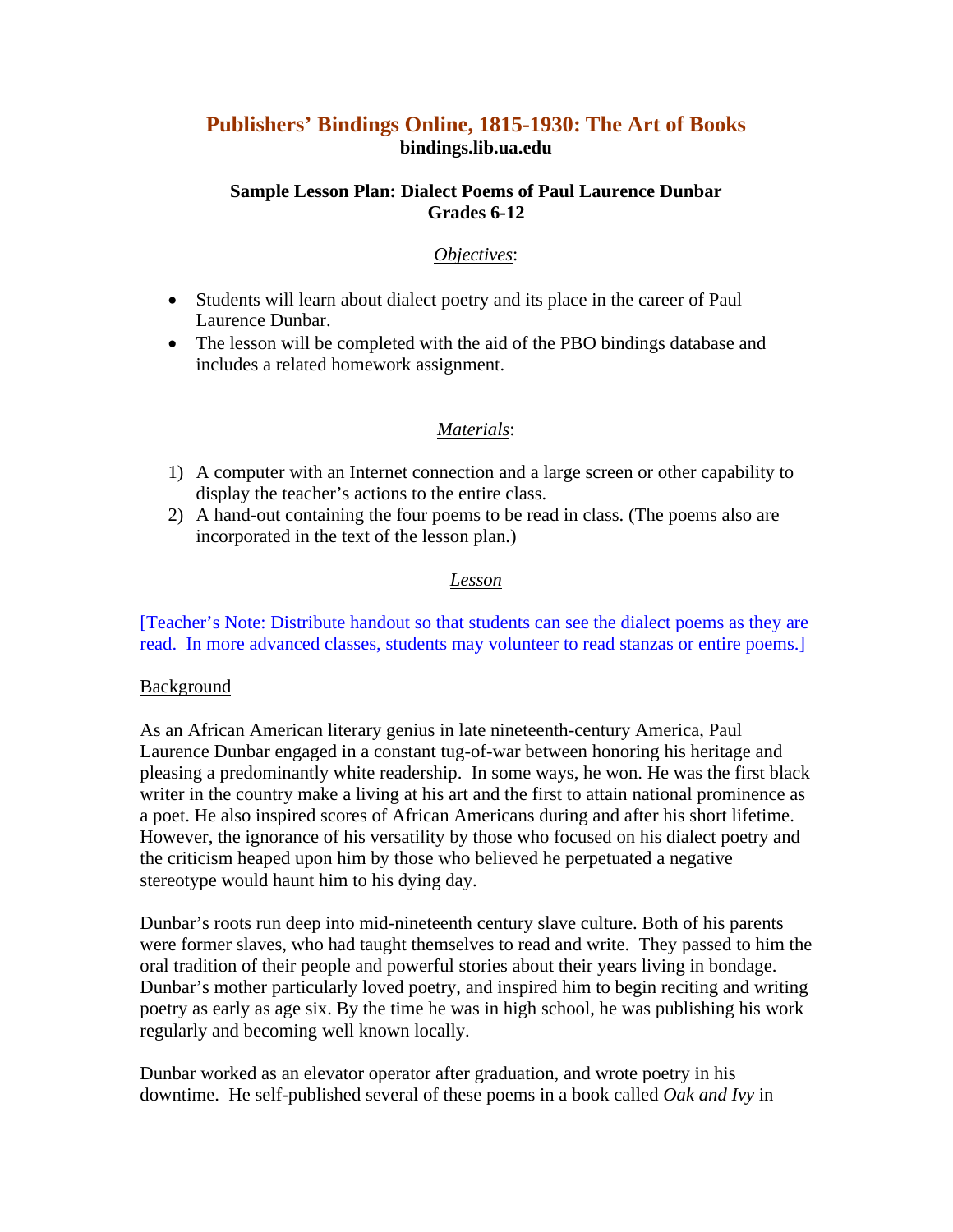1893. Friends helped him publish a second book, called *Majors and Minors*, two years later.

Like *Oak and Ivy*, *Majors and Minors* contained two different kinds of poems. Most were written in standard English and were the poems that Dunbar called "majors." A few of the poems were written in the Kentucky black dialect of his parents and their fellow slaves, and were called "minors." Although far outnumbered, the dialect poems drew the most attention, particularly from prominent literary critic William Dean Howells. Howells' glowing review in *Harper's Weekly* propelled Dunbar to international fame.

## *Lyrics of Lowly Life*

[Go to http://bindings.lib.ua.edu/sitesearch.html, select the "Search by Keyword" link, and click on "Guided Search" at the top of the page. In the first search box, type in pba00346. Click on the thumbnail of the book cover, then enlarge the illustration by clicking on the largest of the three boxes under it.]

Howells was so impressed with Dunbar's work that he arranged for the New York firm Dodd Mead and Co. to publish Dunbar's first mass-produced anthology, *Lyrics of Lowly Life.* This book, published in 1896, also contained standard English verse interspersed with a few dialect poems, and the dialect poetry continued to gain the most attention. According to Howells, these poems gave the "lowly people"–black former slaves–a voice they previously had not had except in their own music.

*Lyrics of Lowly Life* combined work from Dunbar's two self-published books with some new material, for a total of 95 poems. One of these poems, "When De Co'n Pone's Hot," is an excellent example of Dunbar's dialect poetry:

DEY is times in life when Nature Seems to slip a cog an' go, Jes' a-rattlin' down creation, Lak an ocean's overflow; When de worl' jes' stahts a-spinnin' Lak a picaninny's top, An' yo' cup o' joy is brimmin' 'Twell it seems about to slop, An' you feel jes' lak a racah, Dat is trainin' fu' to trot-- When yo' mammy says de blessin' An' de co'n pone 's hot. When you set down at de table, Kin' o' weary lak an' sad, An' you 'se jes' a little tiahed An' purhaps a little mad; How yo' gloom tu'ns into gladness, How yo' joy drives out de doubt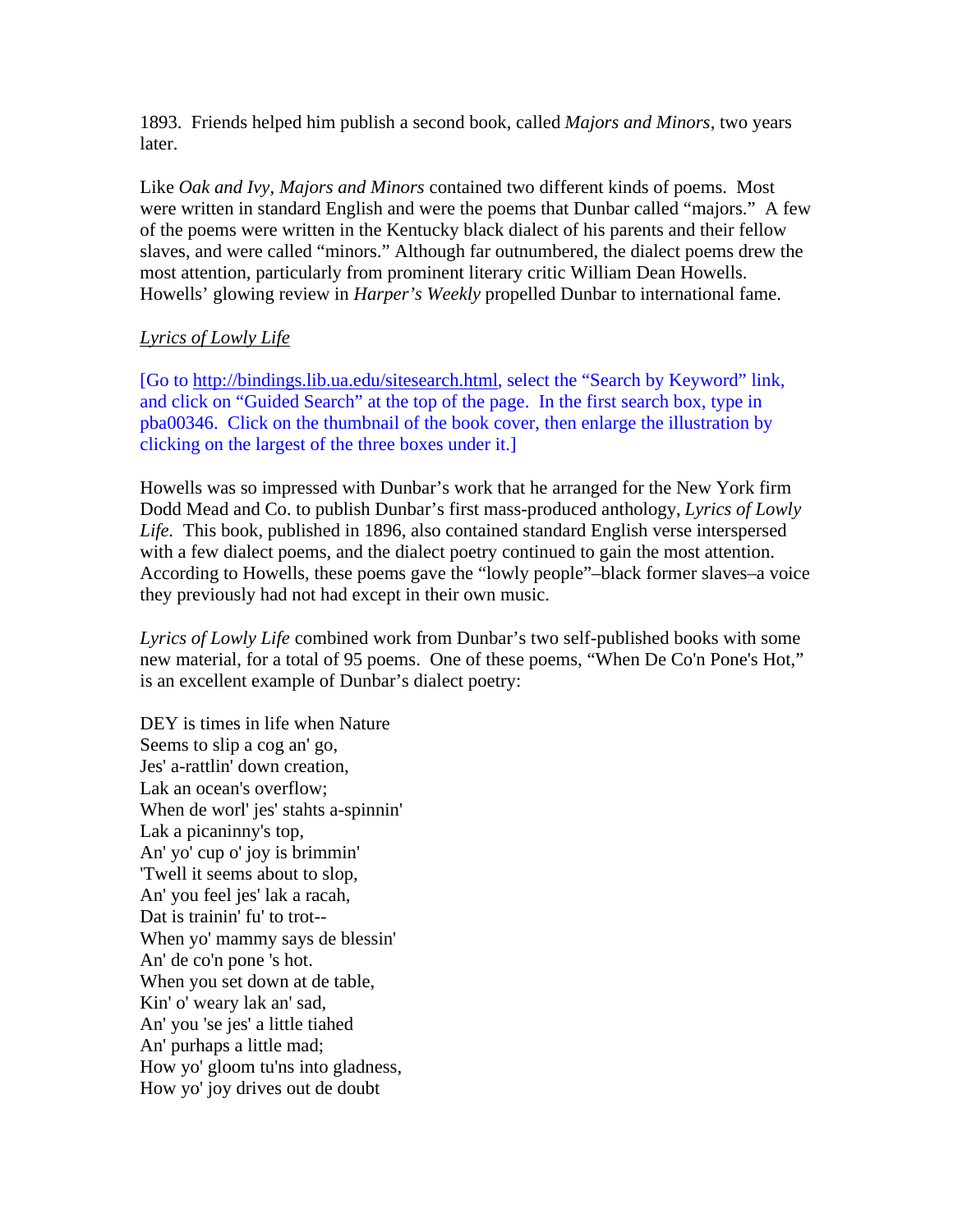When de oven do' is opened, An' de smell comes po'in' out; Why, de 'lectric light o' Heaven Seems to settle on de spot, When yo' mammy says de blessin' An' de co'n pone 's hot. When de cabbage pot is steamin' An' de bacon good an' fat, When de chittlins is a-sputter'n' So 's to show you whah dey 's at; Tek away yo' sody biscuit, Tek away yo' cake an' pie, Fu' de glory time is comin', An' it 's 'proachin' mighty nigh, An' you want to jump an' hollah, Dough you know you 'd bettah not, When yo' mammy says de blessin', An' de co'n pone 's hot. I have hyeahd o' lots o' sermons, An' I 've hyeahd o' lots o' prayers, An' I 've listened to some singin' Dat has tuck me up de stairs Of de Glory-Lan' an' set me Jes' below de Mahstah's th'one, An' have lef' my hea't a-singin' In a happy aftah tone; But dem wu'ds so sweetly murmured Seem to tech de softes' spot, When my mammy says de blessin', An' de co'n pone 's hot.

You can see from this example that Dunbar tried to emulate the language of former slaves, and also to tell a little bit about their lives. This particular poem speaks to the importance of food, and certain foods in particular, in their culture.

[Click on "Guided Search" at the top of the page. In the first search box, type in pba00348. Click on the thumbnail of the book cover, then enlarge the illustration by clicking on the largest of the three boxes under it.]

As Howell's suggested in his introduction to *Lyrics of Lowly Life*, music also was important in African American culture. Dunbar emphasizes the soulful aspects of heartfelt, impromptu music in the poem "When Malindy Sings," one of his most famous dialect poems. Inspired by his mother Matilda's habit of singing in the kitchen, "When Malindy Sings" first appeared in *Lyrics of Lowly Life* and was published again in Dunbar's 1903 anthology, *When Malindy Sings.*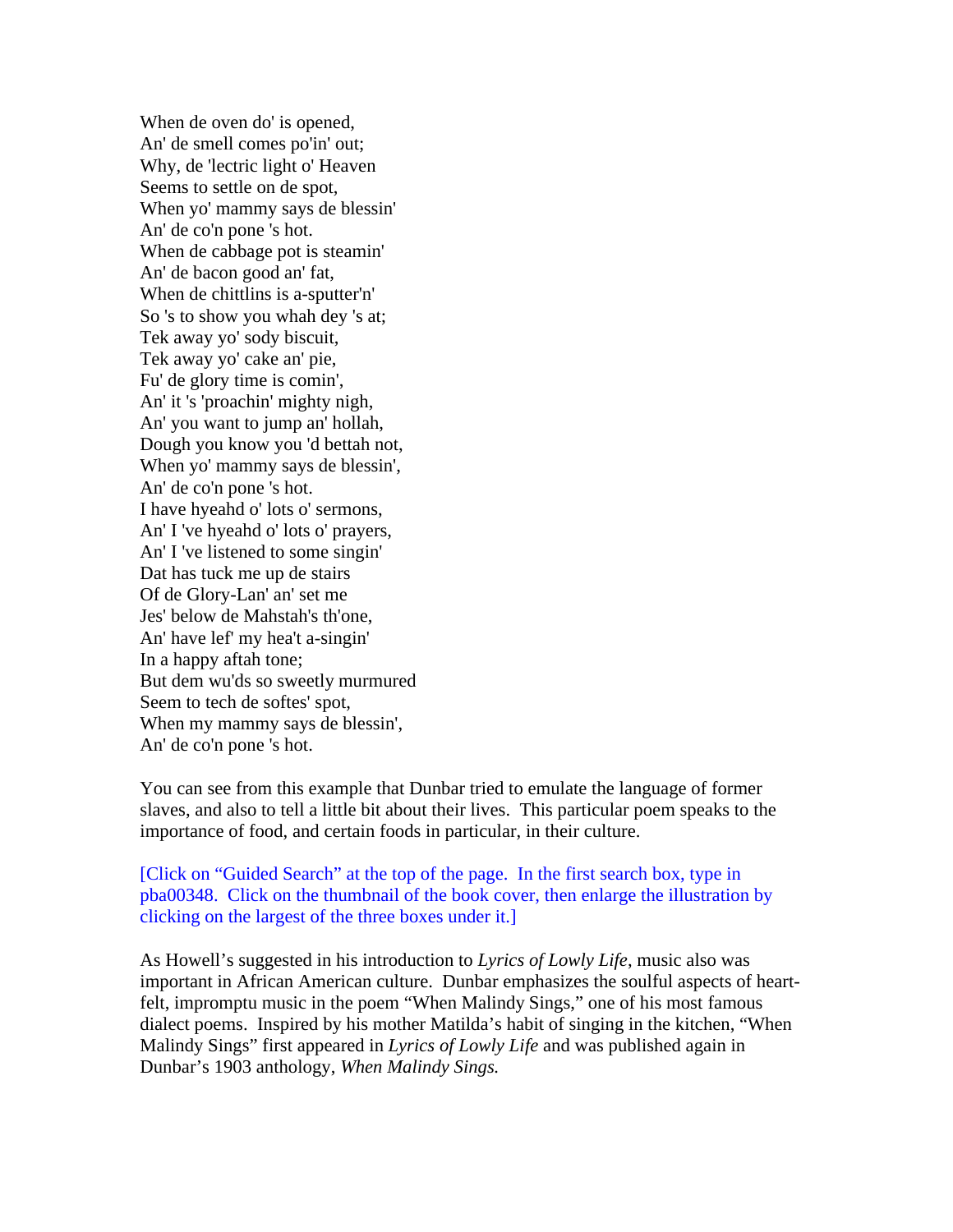#### "When Malindy Sings"

G' WAY an' quit dat noise, Miss Lucy— Put dat music book away; What's de use to keep on tryin'? Ef you practise twell you're gray, You cain't sta't no notes a-flyin' Lak de ones dat rants and rings F'om de kitchen to de big woods When Malindy sings.

You ain't got de nachel o'gans Fu' to make de soun' come right, You ain't got de tu'ns an' twistin's Fu' to make it sweet an' light. Tell you one thing now, Miss Lucy, An' I'm tellin' you fu' true, When hit comes to raal right singin', 'T ain't no easy thing to do.

Easy 'nough fu' folks to hollah, Lookin' at de lines an' dots, When dey ain't no one kin sence it, An' de chune comes in, in spots; But fu' real melojous music, Dat jes' strikes yo' hea't and clings, Jes' you stan' an' listen wif me When Malindy sings.

Ain't you nevah hyeahd Malindy? Blessed soul, tek up de cross! Look hyeah, ain't you jokin', honey? Well, you don't know whut you los'. Y' ought to hyeah dat gal a-wa'blin', Robins, la'ks, an' all dem things, Heish dey moufs an' hides dey faces When Malindy sings.

Fiddlin' man jes' stop his fiddlin', Lay his fiddle on de she'f; Mockin'-bird quit tryin' to whistle, 'Cause he jes' so shamed hisse'f. Folks a-playin' on de banjo Draps dey fingahs on de strings— Bless yo' soul— fu'gits to move 'em, When Malindy sings.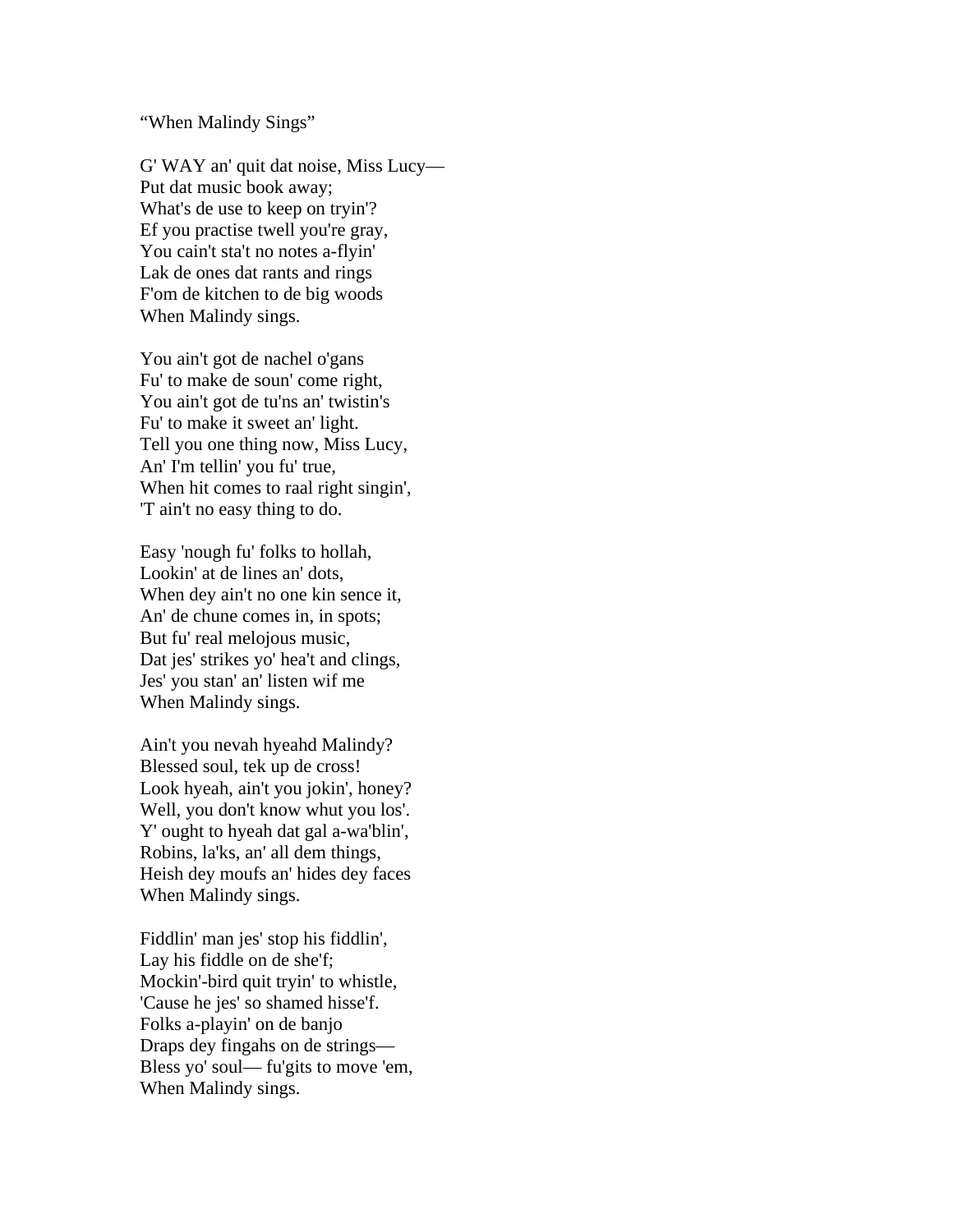She jes' spreads huh mouf and hollahs, "Come to Jesus," twell you hyeah Sinnahs' tremblin' steps and voices, Timid-lak a-drawin' neah; Den she tu'ns to "Rock of Ages," Simply to de cross she clings, An' you fin' yo' teahs a-drappin' When Malindy sings.

Who dat says dat humble praises Wif de Master nevah counts? Heish yo' mouf, I hyeah dat music, Ez hit rises up an' mounts— Floatin' by de hills an' valleys, Way above dis buryin' sod, Ez hit makes its way in glory To de very gates of God!

Oh, hit's sweetah dan de music Of an edicated band; An' hit's dearah dan de battle's Song o' triumph in de lan'. It seems holier dan evenin' When de solemn chu'ch bell rings, Ez I sit an' ca'mly listen While Malindy sings.

Towsah, stop dat ba'kin', hyeah me! Mandy, mek dat chile keep still; Don't you hyeah de echoes callin' F'om de valley to de hill? Let me listen, I can hyeah it, Th'oo de bresh of angel's wings, Sof' an' sweet, "Swing Low, Sweet Chariot," Ez Malindy sings.

[Click on "Guided Search" at the top of the page. In the first search box, type in pbw00987. Click on the thumbnail of the book cover, then enlarge the illustration by clicking on the largest of the three boxes under it.]

Some of the verse in Dunbar's 1904 anthology *L'il Gal* emphasizes the importance of family. It also exhibits the humorous elements Dunbar often injected into his dialect poetry. A good example of this is "The Turning of the Babies in the Bed." It should be noted that although the poem is written in first person, it is not Dunbar's experience that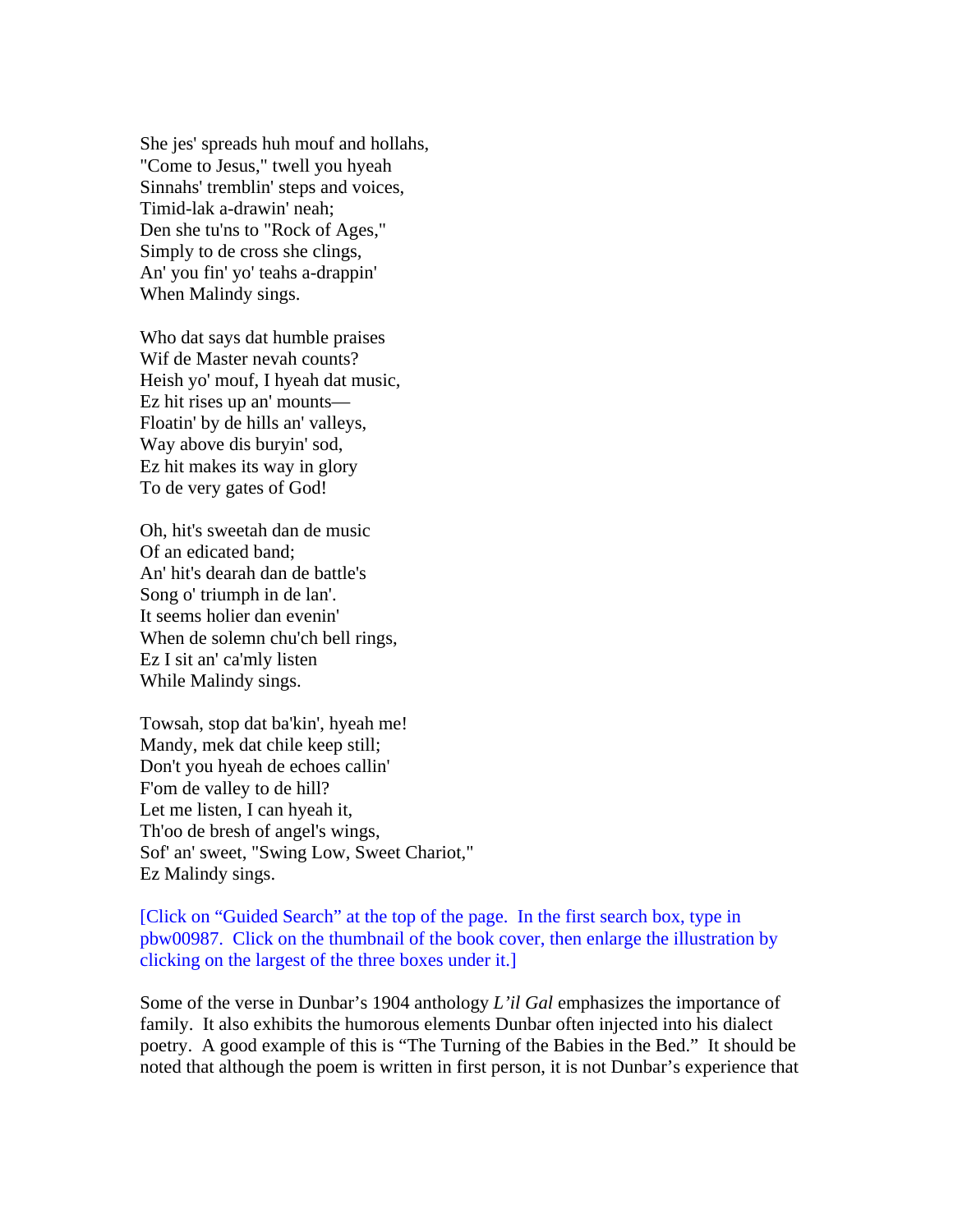the poem relays. Although he was briefly married, he and his wife, the poet Alice Dunbar-Nelson, never had children.

"The Turning of the Babies in the Bed."

WOMAN 'S sho' a cur'ous critter, an' dey ain't no doubtin' dat. She 's a mess o' funny capahs f''om huh slippahs to huh hat. Ef you tries to un'erstan' huh an' you fails, des up an' say: "D' ain't a bit o' use to try to un'erstan' a woman's way."

I don' mean to be complainin', but I 's jes' a-settin' down Some o' my own obserwations, w'en I cas' my eye eroun'. Ef you ax me fu' to prove it, I ken do it mighty fine, Fu' dey ain't no bettah 'zample den dis ve'y wife o' mine.

In de ve'y hea't o' midnight, w'en I 's sleepin' good an' soun', I kin hyeah a so't o' rustlin' an' somebody movin' 'roun'. An' I say, "Lize, whut you doin'?" But she frown an' shek huh haid, "Heish yo' mouf, I 's only tu'nin' of de chillun in de bed.

"Don' you know a chile gits restless, layin' all de night one way? An' you' got to kind o' 'range him sev'al times befo' de day? So de little necks won't worry, an' de little backs won't break; Don' you t'ink case chillun 's chillun dey hain't got no pain an' ache."

So she shakes 'em, an' she twists 'em, an' she tu'ns 'em 'roun' erbout, 'Twell I don' see how de chillun evah keeps f''om hollahin' out. Den she lif's 'em up head down'ards,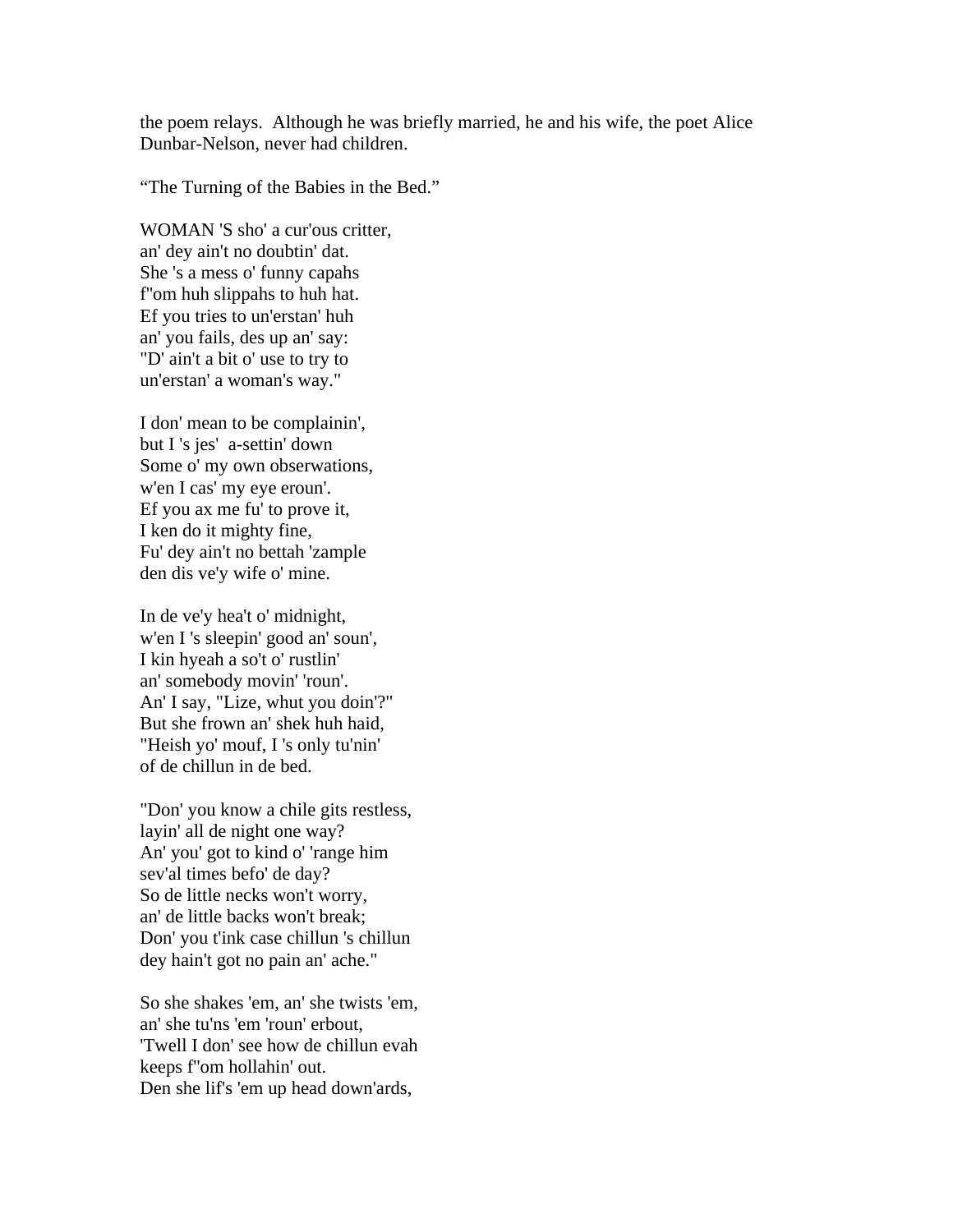so's dey won't git livah-grown, But dey snoozes jes ez peacefill ez a liza'd on a stone.

W'en hit 's mos' nigh time fu' wakin' on de dawn o' jedgment day, Seems lak I kin hyeah ol' Gab'iel lay his trumpet down an' say, "Who dat walkin' 'roun' so easy, down on earf ermong de dead?" 'T will be Lizy up a-tu'nin' of de chillun in de bed.

### [Click on "Guided Search" at the top of the page. In the first search box, type in pba02276. Click on the thumbnail of the book cover, then enlarge the illustration by clicking on the largest of the three boxes under it.]

Although Dunbar frequently complained that his regular poetry was overlooked in favor of his dialect work, he continued to write dialect verse until his untimely death in 1906, at the age of 33. Much of his work reflected on this plantation days of his ancestors. The desire to express the stories of former slaves extended into Dunbar's other work as well, particularly this book from 1900, *In Old Plantation Days*.

One of the dialect poems that best exemplifies Dunbar's desire to tell the slaves' story appeared in the 1905 anthology *Howdy, Honey, Howdy.* The poem, called "The Old Cabin," describes some of the joys of living in a slave community:

IN de dead of night I sometimes Git to t'inkin' of de pas', An' de days w'en slavery helt me In my mis'ry--ha'd an' fas'. Dough de time was mighty tryin', In dese houahs somehow hit seem Dat a brightah light come slippin' Thoo de kivahs of my dream.

An' my min' fu'gits de whuppins, Draps de feah o' block an' lash, An' flies straight to somep'n' joyful In a secon's light'nin' flash. Den hit seems I see a vision Of a dearah long ago Of de childern tumblin' roun' me By my rough ol' cabin do'.

Talk about yo' go'geous mansions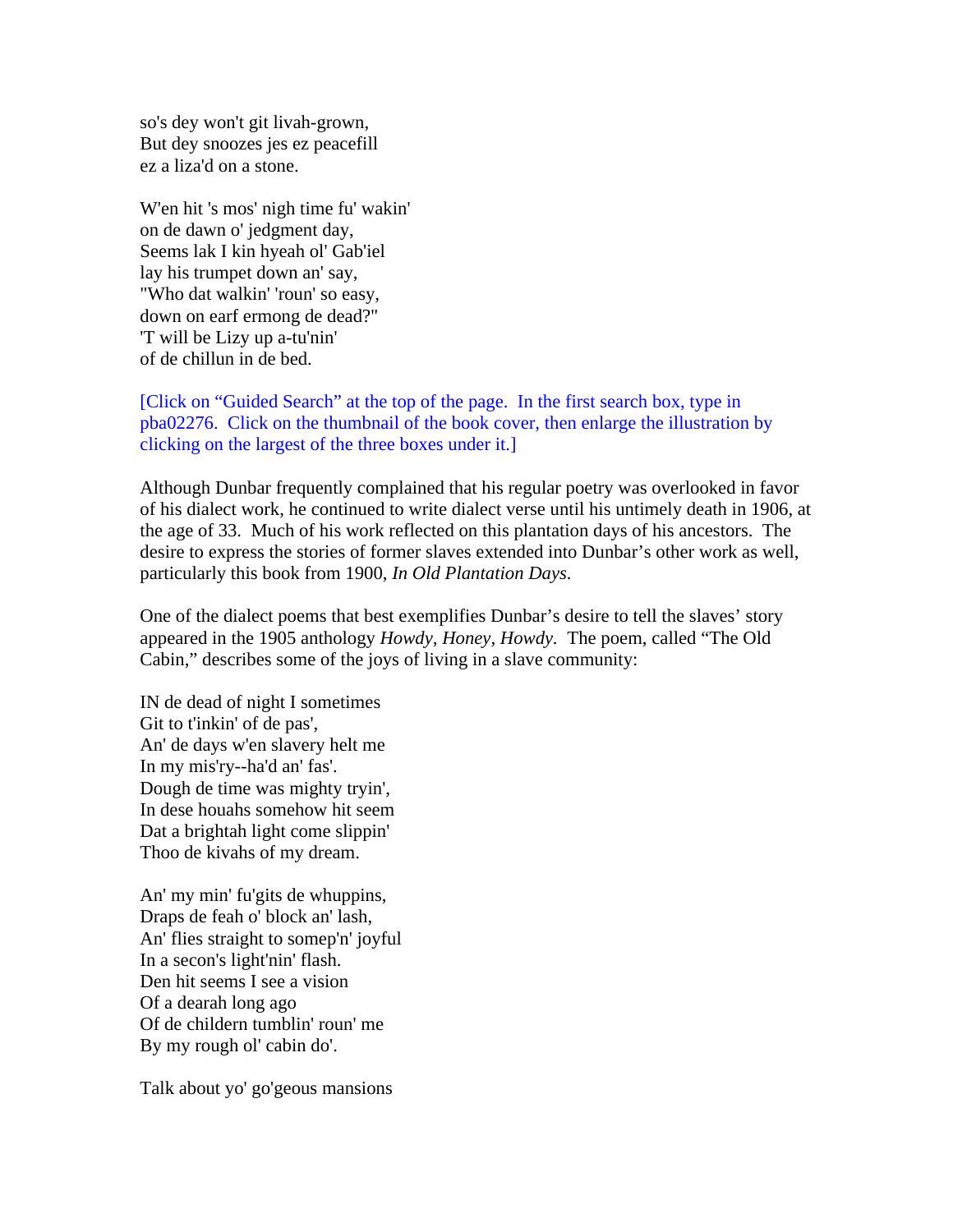An' yo' big house great an' gran', Des bring up de fines' palace Dat you know in all de lan'. But dey's somep'n' dearah to me, Somep'n' faihah to my eyes In dat cabin, less you bring me To yo' mansion in de skies.

I kin see de light a-shinin' Thoo de chinks atween de logs, I kin hyeah de way-off bayin' Of my mastah's huntin' dogs, An' de neighin' of de hosses Stampin' on de ol' bahn flo', But above dese soun's de laughin' At my deah ol' cabin do'.

We could gethah daih at evenin', All my frien's 'u'd come erroun', An' hit wan't no time, twell, bless you, You could hyeah de banjo's soun'. You could see de dahkies dancin' Pigeon-wing an' heel an' toe,-- Joyous times I tell you people Roun' dat same ol' cabin do'.

But at times my t'oughts gits saddah, Ez I riccolec' de folks, An' dey frolickin' an' talkin', Wid dey laughin' an' dey jokes. An' hit hu'ts me w'en I membahs Dat I'll nevah see no mo' Dem ah faces gethahed smilin' Roun' dat po' ol' cabin do'.

#### *Activities*

### *Activity 1 (Grades 5-8)*

Dunbar's dialect poems were based on his parents' experience as slaves. For this activity, students will interview a parent or grandparent about an experience he or she had as a child and then write a poem about it.

Students who wish to do so should be given an opportunity to read their completed poems for the class.